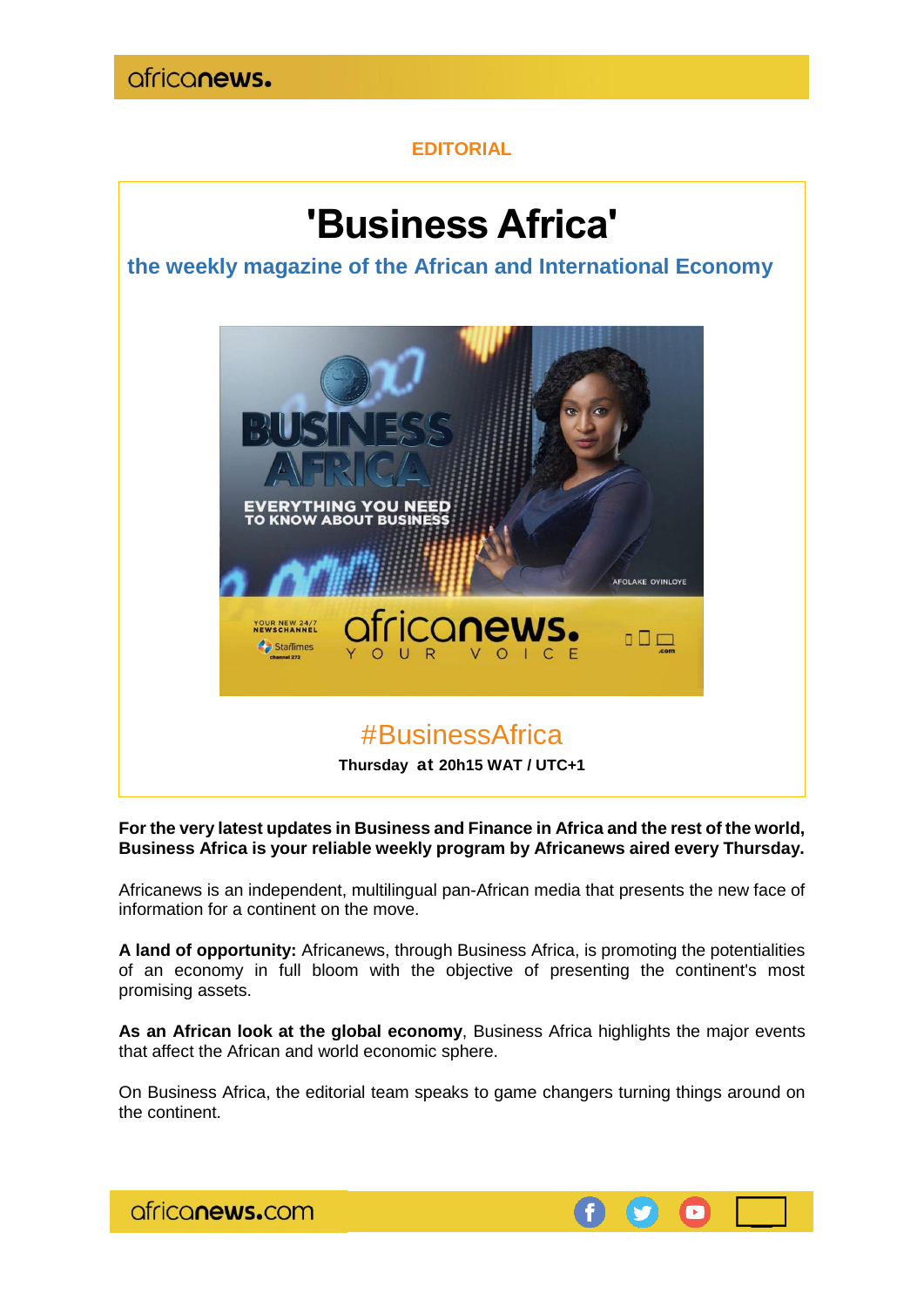## ofriconews.

The host Afolake Oyinloye and her team also reports on talented entrepreneurs and experts to set the agenda for discussion on the economic stakes of the various African countries.

Business Africa also provides the latest news on stock market figures.



#### **Business Africa**

Broadcast: thursday 20h15 WAT / UTC+1

Duration: 8', and rebroadcast every hour: Thursday from 21:15 to 23:15 Friday from 11:15 to 17:15 Saturday from 06:45 to 22:45 Sunday from 07:45 to 23:45

[www.africanews.com/programmes/business-africa/](http://www.africanews.com/programmes/business-africa/) [#B](https://twitter.com/hashtag/TheMorningCall?src=hash)usinessAfrica [@africanews](https://twitter.com/africanewsfr)

#### **About d'Afolake Oyinloye and a following the contract of the contract of the contract of the contract of the contract of the contract of the contract of the contract of the contract of the contract of the contract of th**

 $\blacksquare$ 



As a journalist and camerawoman, she has covered legislative and presidential elections in Guinea-Conakry and Nigeria respectively. She has single-handedly produce documentaries and reports in various countries such as China, Hong Kong, The United Arab Emirates, France, Ghana, Benin, Ivory Coast, Togo and Senegal. Prior to joining Africanews, Afolake worked for Slate Africa in Paris, France 24, Canadian Broadcasting Corporation and Africa 24 TV.

She has a Master's degree in journalism and graduated from L' Institut Supérieur des Métiers de l' Audiovisuel in the Republic of Benin.

#### **About Africanews**

Africanews, launched in 2016 (digital in January, TV in April), stands out as the first pan-African multilingual media source produced simultaneously in French and English, and offering coverage of African and global news from a sub-Saharan perspective.

Today, Africanews TV is available in 35 countries across sub-Saharan Africa thanks to major pay-tv players and national channels (partial broadcast). The Africanews signal covers sub-Saharan Africa and the Indian Ocean islands via two satellites: SES 4 and SES 5.

Africanews' digital platforms, available around the world, highlight the challenges and opportunities of a connected Africa:

- [africanews.com](http://www.africanews.com/) has a responsive web design suited to all mobile, tablet and computer screens and has the added feature of adapting to the quality of the available connection;
- two YouTube channels (in [English](https://www.youtube.com/africanews) and [French\)](https://www.youtube.com/africanewsfr) and [Facebook](https://www.facebook.com/africanews.channel/) and Twitter accounts [@africanews](https://twitter.com/africanews) and [@africanewsfr.](https://twitter.com/africanewsfr)

Africanews is a 100% Euronews subsidiary financed through advertising and distribution. Africanews adheres to the same editorial charter as its European sister channel, Euronews.